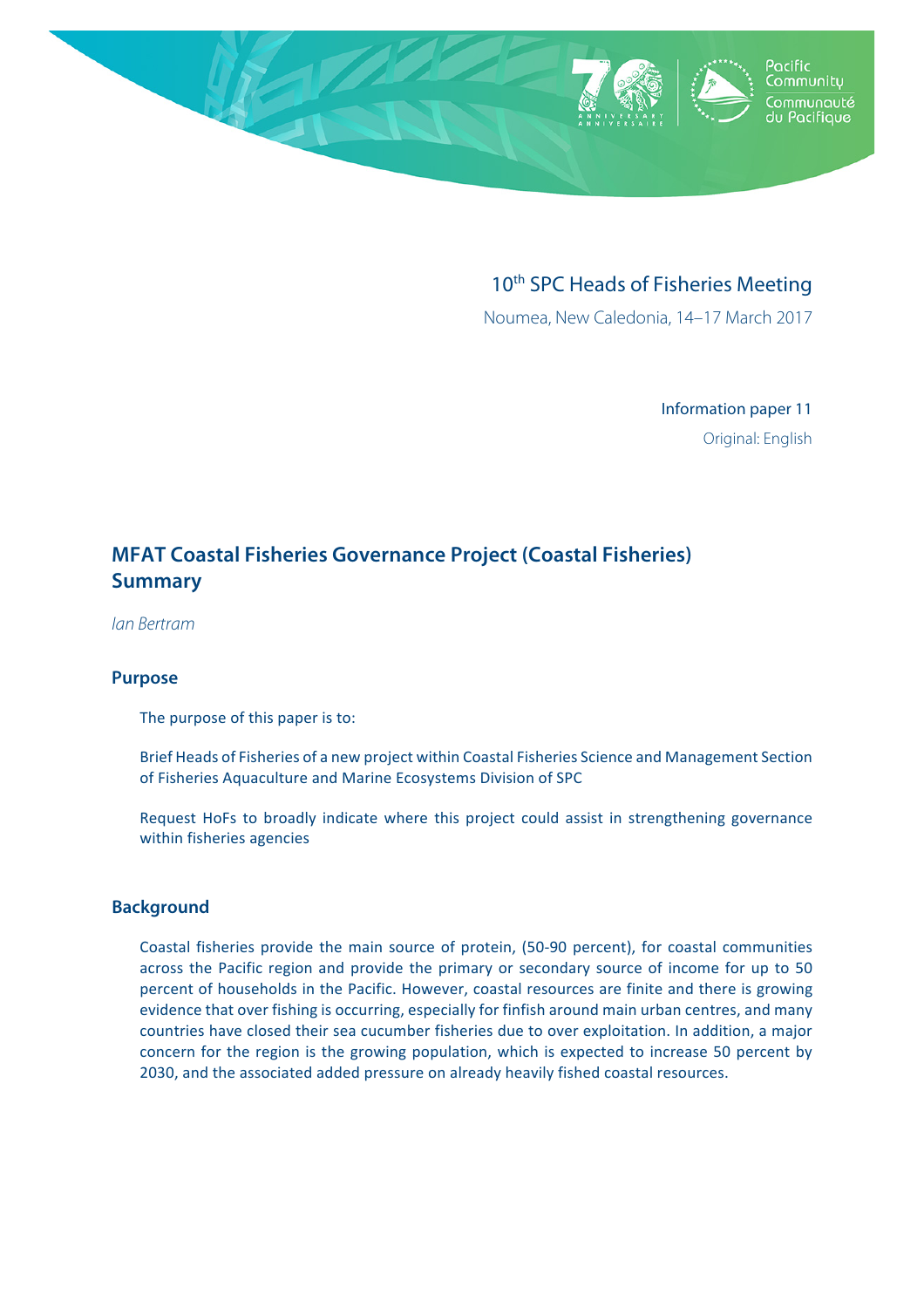

In March 2015, SPC hosted a major workshop on the "Future of coastal/inshore fisheries management", which produced a "New Song for Coastal Fisheries - Pathways to Change". The New Song highlights eight key outcome areas, all focused on strengthening coastal fisheries management, policies, legislation and availability of information. The New Song was endorsed by the Heads of Fisheries in March 2015, signed off by the Fisheries Ministers in July 2015, and sets the direction for SPC, donors and other partners to deliver on priorities set by Pacific Island Countries and Territories (PICTs).

In addition, "A Regional Roadmap for Sustainable Pacific Fisheries" has been developed by FFA and SPC with input from Pacific Island countries (PICs). The Roadmap sets out a range of goals, indicators and strategies for both oceanic and coastal fisheries, with the coastal component well aligned to the New Song. The Roadmap was endorsed by the Forum Fisheries Officials (May 2015), the Forum Fisheries Ministers (July 2015) and the Pacific Island Forum Leaders (August 2015).

To assist PICs to respond to and achieve the outcomes in the New Song, and the Roadmap for Sustainable Pacific Fisheries, the Coastal Fisheries Programme (CFP) of the Division of Fisheries, Aquaculture and Marine Ecosystems (FAME) through extensive stakeholder consultations with key partners (e.g. FAO, FFA, MPI), and SPC member countries developed a project to address coastal fisheries governance priorities. The project is funded by New Zealand's Ministry of Foreign Affairs and Trade and focuses on strengthening governance structures and processes, specifically legislation, policy and monitoring, control, surveillance and enforcement (MCS&E), which are very weak for coastal fisheries and aquaculture. In strengthening governance, the project will contribute to the enhancement of food security and sustainable livelihoods for the future.

#### **Project outputs and outcomes**

The projects goal: Food security and livelihoods in Pacific Island countries are improved through skilled staff and communities managing and enforcing robust policies and legislation for sustainable coastal fisheries and aquaculture.

There are six outputs as indicated below in the project's results framework, with a range of activities and inputs required to achieve each output. The project budget is NZD \$7,287,759. The project started in June 2016 and will end in June 2021 (5 years). Three staff (legal adviser Ariella D'Andrea, P&M specialist Jason Raubani and MCS&E specialist Ian Freeman) have been recruited to implement this project.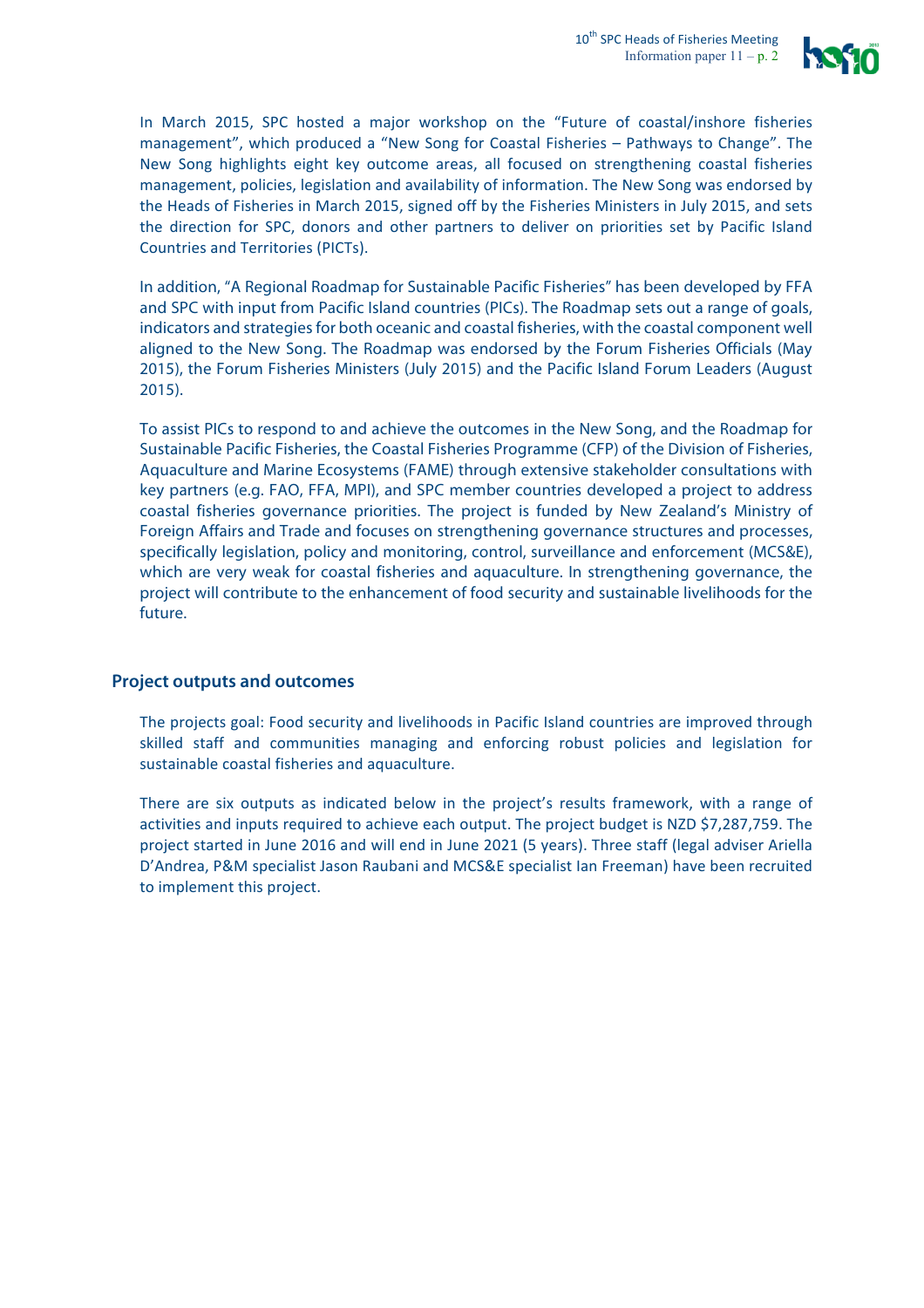10<sup>th</sup> SPC Heads of Fisheries Meeting Information paper  $11 - p$ . 3





### *Output 1: New and revised national legislation for coastal fisheries and aquaculture is drafted / progressed.*

The legal adviser, with some input from the P&M and MCS&E specialists and partners, will work with the fisheries departments/agencies in PICs to assess national coastal fisheries and/or aquaculture legislation and/or regulations. This will also include the provision of policy advice to facilitate the necessary reforms to national legislation in collaboration with country counterparts. The review will also include stakeholder consultations to provide input to national legislation and regulations. These activities will lead to the provision of drafting advice and working with the national legal authorities in the drafting of national legislation and/or regulations. Activities will be coordinated with others partners, such as FFA, FAO, MPI etc., to form collaborations and joint missions in some countries and avoid overlap of work.

#### *Output 2: New and revised subnational legislation for coastal fisheries and aquaculture is drafted / progressed.*

The legal adviser, with some input from the P&M and MCS&E specialists, works with the fisheries departments to assess subnational coastal fisheries and/or aquaculture legislation and/or regulations. The review will also include stakeholder consultations to provide input to subnational legislation and regulations. These activities will lead to the provision of drafting advice and working with the national legal authorities in the drafting of subnational legislation and/or regulations, insuring that the subnational legislation if fully complementary to national legislation.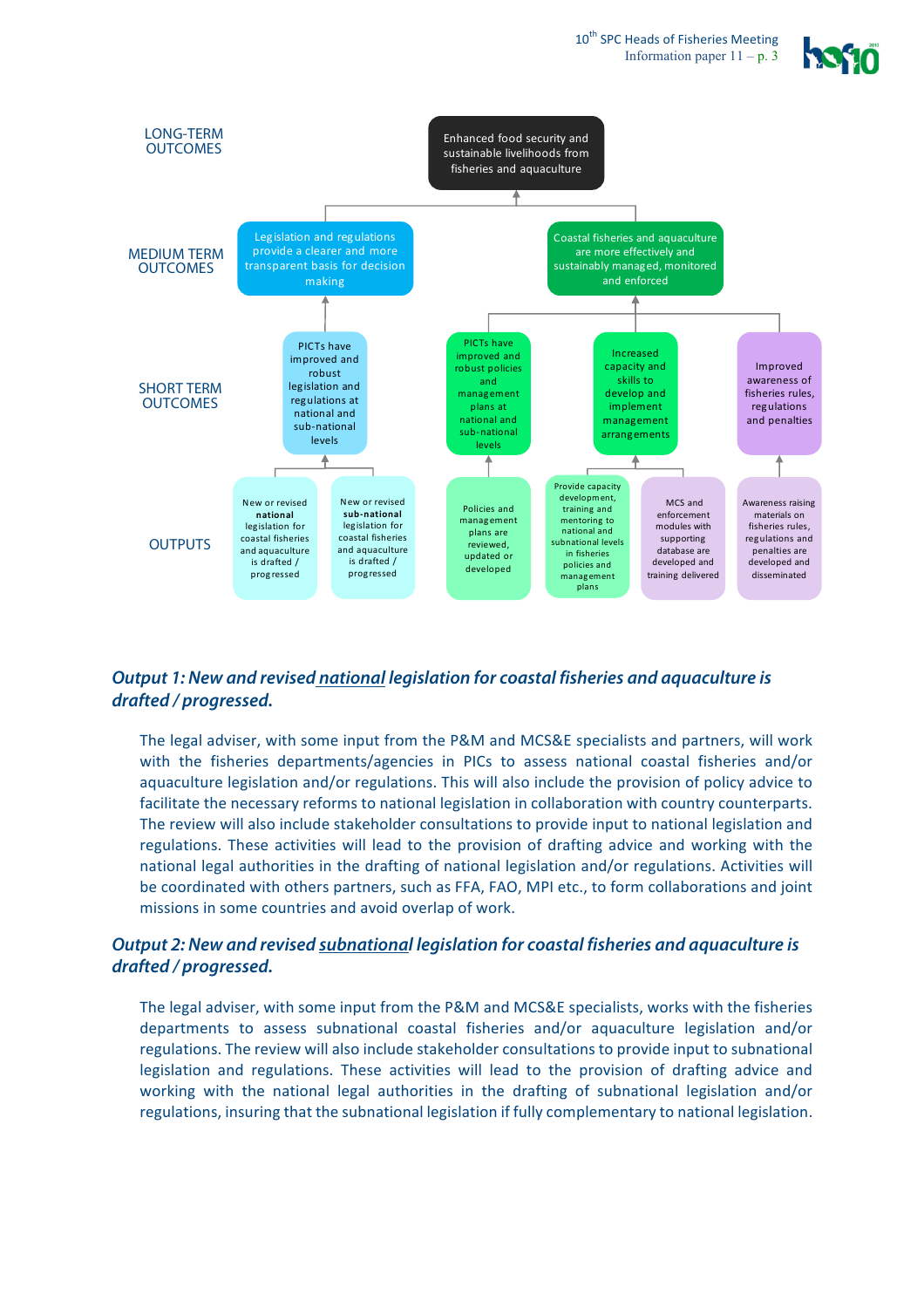

## *Output 3: Policies and management plans are reviewed, updated or developed.*

The P&M specialist with some input from the legal adviser and MCS&E specialist, will work with fisheries agencies to review and/or draft a national coastal fisheries and/or aquaculture policy, while working closely with senior fisheries staff to get high-level buy-in within government to ensure national support for policy and management plans and their implementation. Through stakeholder consultations a process for developing national coastal fisheries and/or aquaculture policies will be established, and this will include working closely with national and subnational staff to turn policies into management plans, implementing legislation and penalties. Once plans and/or policies are completed, they will be printed and distributed. Activities will be coordinated with other partners, such as MPI and FAO, to ensure collaboration and no duplication.

### *Output 4: Provide capacity development training and mentoring to national and subnational levels in fisheries policies and management plans*

The legal adviser and P&M and MCS&E specialists will provide attachment training for national or subnational staff to analyse and interpret scientific and other relevant advice and turn this into management advice. The staff will also train, advise and mentor the Pacific Islander Junior Professionals (PIJP  $-4 \times 12$  month positions recruited to SPC from fisheries or conservation departments or NGOs working in the marine environment), and national and subnational staff to support data collection to inform management responses. The PIJPs will also work alongside staff in the field as part of their mentoring, and be attached to MPI in New Zealand for several weeks to further expand the mentoring and training for these officers.

In selecting country and subnational level staff for capacity development attachments and PIJP positions, consideration will also be given to sequencing and readiness of MCS&E work, particularly in having adequate legislation and policy structure in place or near to. On completion of attachment training the PIJPs, recruited from fisheries departments, will return to their country to apply the added skills they have gained to their work.

#### *Output 5: MCS and enforcement modules with supporting database are developed and training delivered.*

The MCS&E specialist, with some input from the P&M specialist and legal adviser, works with a consultant, FFA and MPI to identify modules to cover coastal fisheries and aquaculture MCS&E (both national and subnational) and develop necessary modules and supporting databases. Modules and training materials will also include gender and human rights, with 4 regional trainthe-trainer workshops run through the University of the South Pacific (USP) in partnership with FFA and MPI, using the materials that have been developed. When finalised, the MCS&E specialist will work with staff from FFA and USP to have the course and course materials accredited as a recognised training course. The MCS&E specialist will also work at the national and subnational level with the participants from the train-the-trainer workshops to support them in developing country-specific training and materials for MCS&E, ensuring local gender, culture and human rights issues are considered, building on local knowledge and management practices in the country specific training materials, and assisting with the first training (national or subnational) to ensure the trainer is comfortable with the materials and their delivery. Follow-up activities would also be planned to ensure the trainers skills are used and maintained. Activities will be coordinated with other partners, such as MPI and FFA, to ensure collaboration and no duplication.